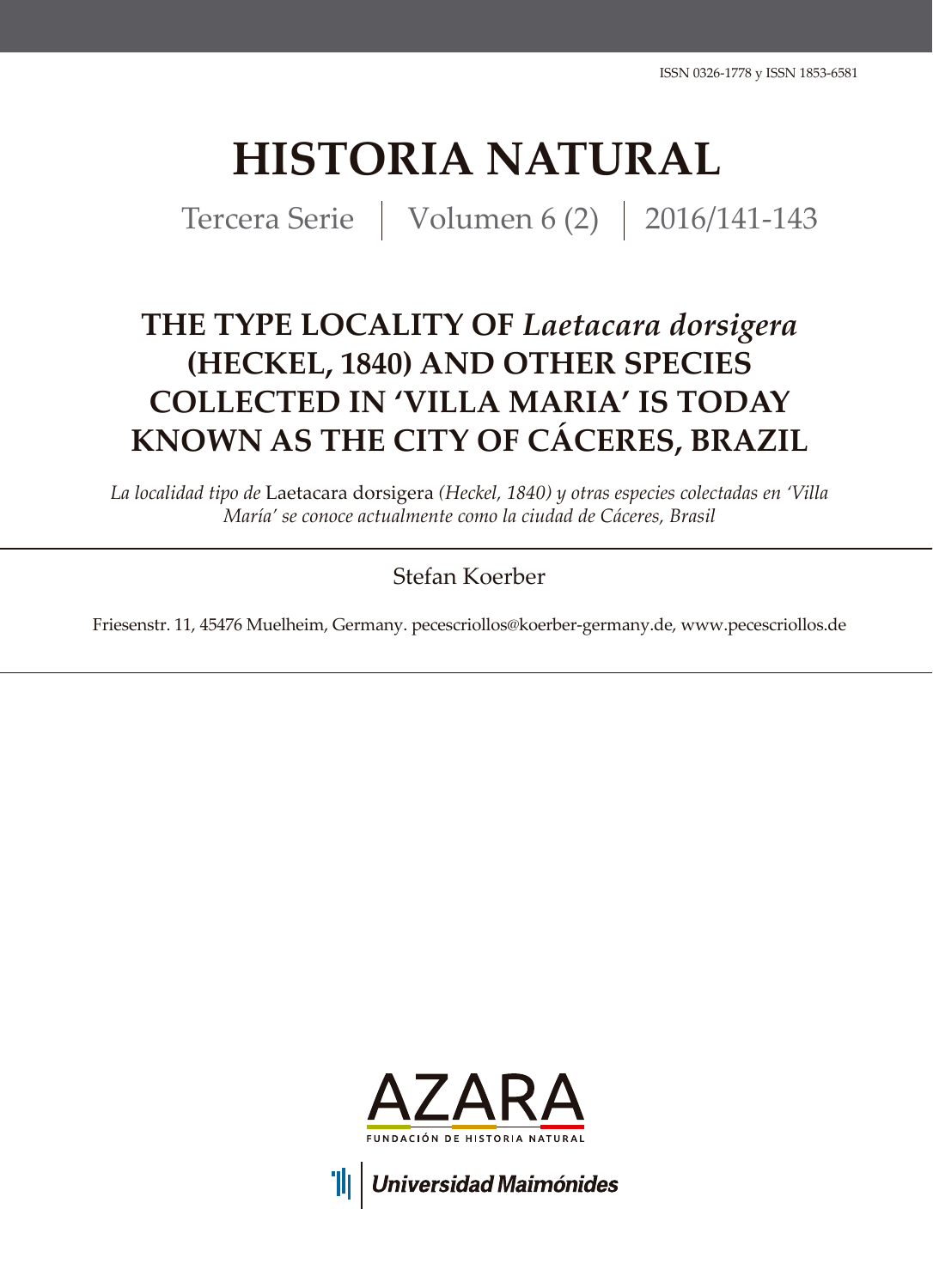Heckel (1840) described numerous cichlid species collected by Johann Natterer during the Austrian expedition to Brazil. Among those species were *Acara dorsigera* and *Acara crassipinnis* "…from swamps at the río Paraguay near Villa María", the latter also with syntype specimens from other localities. Ever since, this type locality has been cited just as published by Heckel (Kullander, 1983; Casciotta, 1998; Kullander, 2003; Ottoni & Costa, 2009; Eschmeyer *et al*., 2016). None of these subsequent authors provided details about the whereabouts of Natterer's 'Villa María'. Lanés *et al*. (2010) stated as type locality for *Laetacara dorsigera* "Villa Maria, Paraguay, Paraguay River basin" without justifying why they considered Villa Maria to be located in the country of Paraguay.

More than half a century after Heckel's publication Perugia (1891) reported on specimens shipped to him by Luigi Balzan from "Villa Maria, nella Provincia brasiliana di Matto Grosso, a 15° Lat. S. sul Rio Paraguay". From these specimens, Perugia described *Geophagus balzanii*, *Haplochilus balzanii*, and *Tetragonopterus lineatus* with type locality at 'Villa María'. Modern maps and Google Earth do not show a place called Villa María in the area where the 15°S crosses the río Paraguay. As in the case of Heckel's cichlids no later authors presented further details on the location of Balzan's 'Villa María'.

Another three decades had passed when Miranda Ribeiro (1920) published the description of *Rivulus rondoni*, today considered a junior synonym of *Trigonectes balzanii* (Perugia, 1891), based on specimens "procedentes de Caceres (antiga Villa-Maria) Matto-Grosso". These data were later repeated by Ihering (1931) and Costa (1990, 2003). Cáceres is located at the left bank of the río Paraguay at 16°04'S (*fide* Google Earth) and thus, very close to the area indicated by Perugia.

Zattar (2015) informed that 'Villa Maria do Paraguay', founded in 1778, has changed its oficial name four times. In 1780 the village was renamed to 'São Luiz da Villa Maria do Paraguai', then in 1850 to 'São Luiz do Paraguai', in 1874 to 'São Luiz de Cáceres', and finally, in 1938, to the currently valid name of the city of 'Cáceres'. Vanzolini (1993) and Schmutzer (2011) confirmed that Natterer's Villa Maria is the nowadays Cáceres. The latter also informed that from there Natterer shipped 40 fish specimens to Vienna, representing only a small portion of the 1621 fish he collected while travelling during nearly 18 years in Brazil.

With the exception of the authors who commented on *Rivulus rondoni* the afore mentioned stepwise name changes from Villa Maria to Cáceres seem to have remained unnoticed by the ichthyological community while it was known early and is currently applied by e.g. ornithologists (Hellmayr, 1923; Tubelis & Tomas, 2003) and herpetologists (Schmidt, 1928).

Future authors might want to follow Miranda Ribeiro (1920) and refer to the type localities of *Laetacara dorsigera* (Heckel, 1840), *Astronotus crassipinnis* (Heckel, 1840), *Astyanax lineatus* (Perugia, 1891), *Gymnogeophagus balzanii* (Perugia, 1891), and *Trigonectes balzanii* (Perugia, 1891) as 'Río Paraguay at Cáceres (formerly Villa María), Mato Grosso, Brazil'. Although 'Villa María' as a type locality was never 'erroneous' but is rather an update than a 'correction', this change is proposed in agreement with recommendation 76A.2. of the International Code of Zoological Nomenclature (ICZN, 1999).